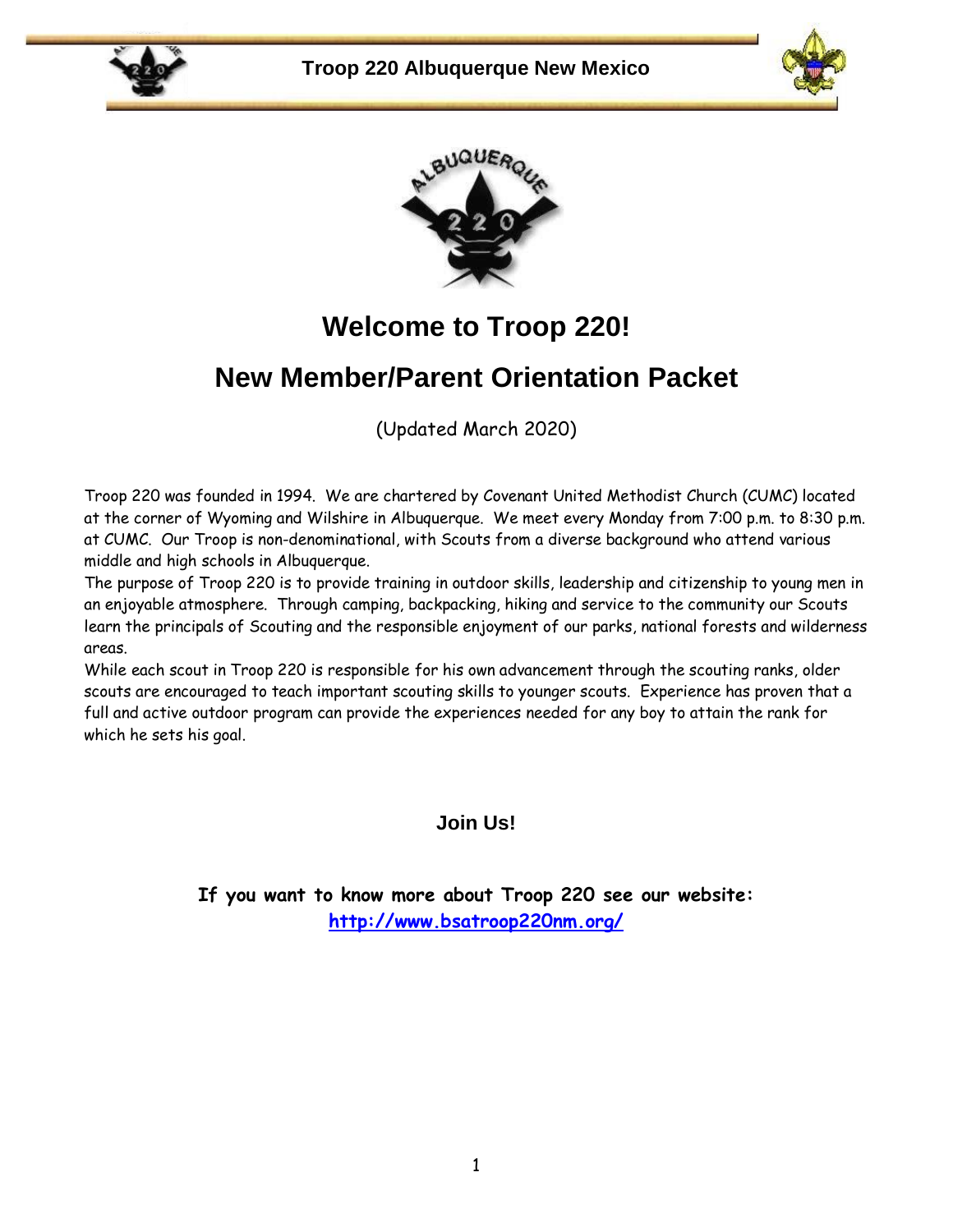



# Contents

| .15 |
|-----|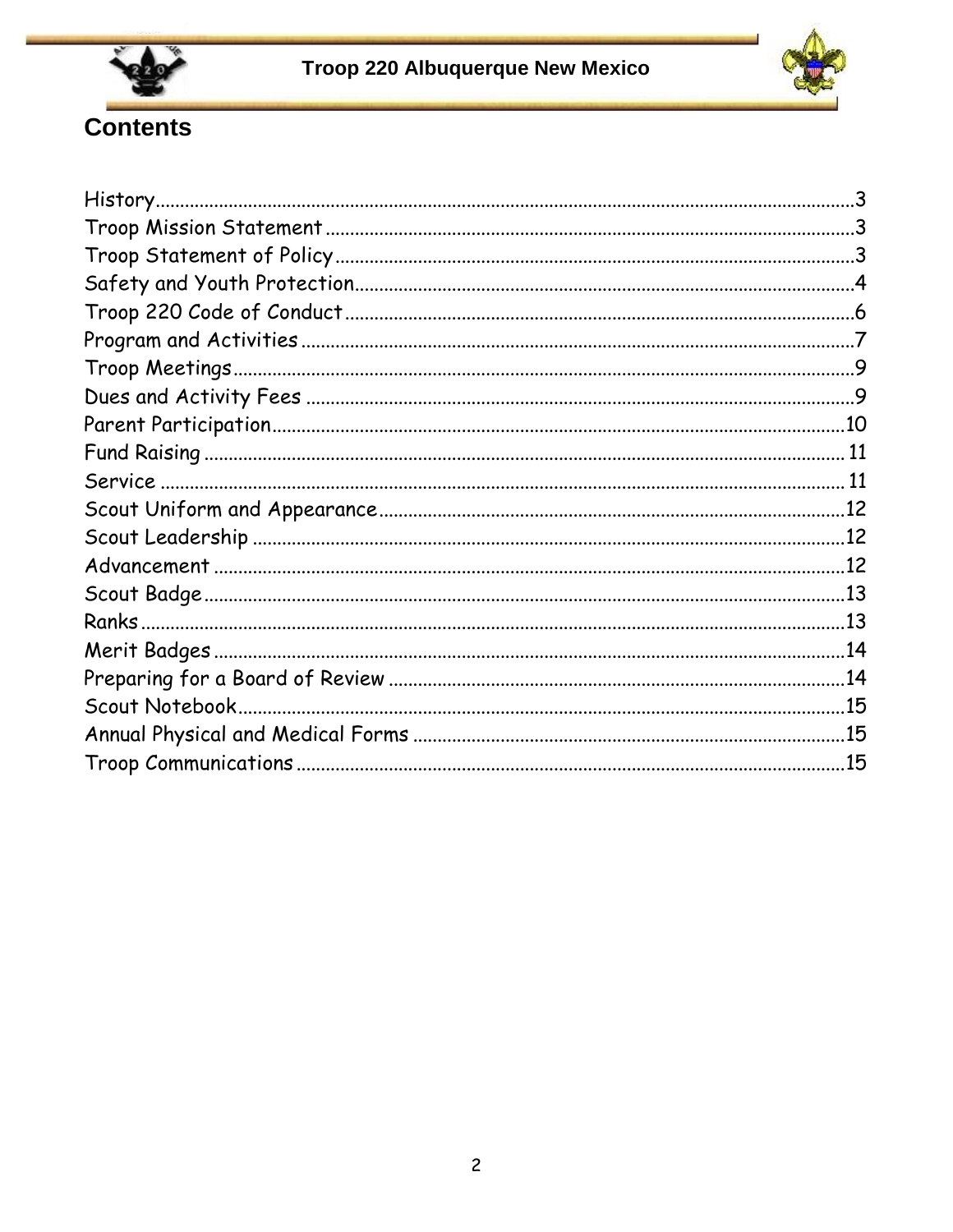



#### **History**

Troop 220 is a relatively young troop, started in August of 1994. We are chartered by Covenant United Methodist Church, located at 8510 Wyoming Blvd. NE, in Albuquerque, New Mexico.

## **Troop Mission Statement**

The purpose of Troop 220 is to provide training in outdoor skills, leadership and citizenship to young men in an enjoyable atmosphere. Through camping, backpacking, hiking and service to the community our Scouts learn the principles of Scouting and the responsible enjoyment of our parks, national forests and wilderness areas.

## **Troop Statement of Policy**

We strive to be a quality unit in the Great Southwest Council by achieving the Journey to Excellence Gold (Quality) Unit award and the National Camping award (which means at least 10 campouts during the year). We feel that confidence and pride in one's own abilities are attained through hands-on learning and advancement. While each scout in Troop 220 is responsible for his own advancement through the scouting ranks, older scouts are encouraged to teach important scouting skills to younger scouts. Experience has proven that a full and active camping program can provide the experiences needed for any boy to attain the rank for which he sets his goal.

**Troop 220 is a boy-run troop.**"The patrol system is not one method in which Scouting for boys can be carried on. It is the only method."

"The object of the patrol method is not so much saving the Scoutmaster trouble as to give responsibility to the boy."

– Sir Robert Baden-Powell, the founder of Boy Scouts

Patrols are the building blocks of a Boy Scout troop. Working together as a team, patrol members share the responsibility for the patrol's success. They gain confidence by serving in positions of patrol leadership. All patrol members enjoy the friendship, sense of belonging, and achievements of the patrol and of each of its members.

- The Senior Patrol Leader, Assistant Senior Patrol Leader and Patrol Leaders are responsible for leading the Scouts in meetings and activities.
- The Scoutmaster and Assistant Scoutmasters are program facilitators.
- The troop committee works in support of the Scouts, Scoutmaster and Assistant Scoutmasters.
- **Parents are needed, expected, and encouraged to participate with the troop.** Opportunities for participation are outlined later in this document.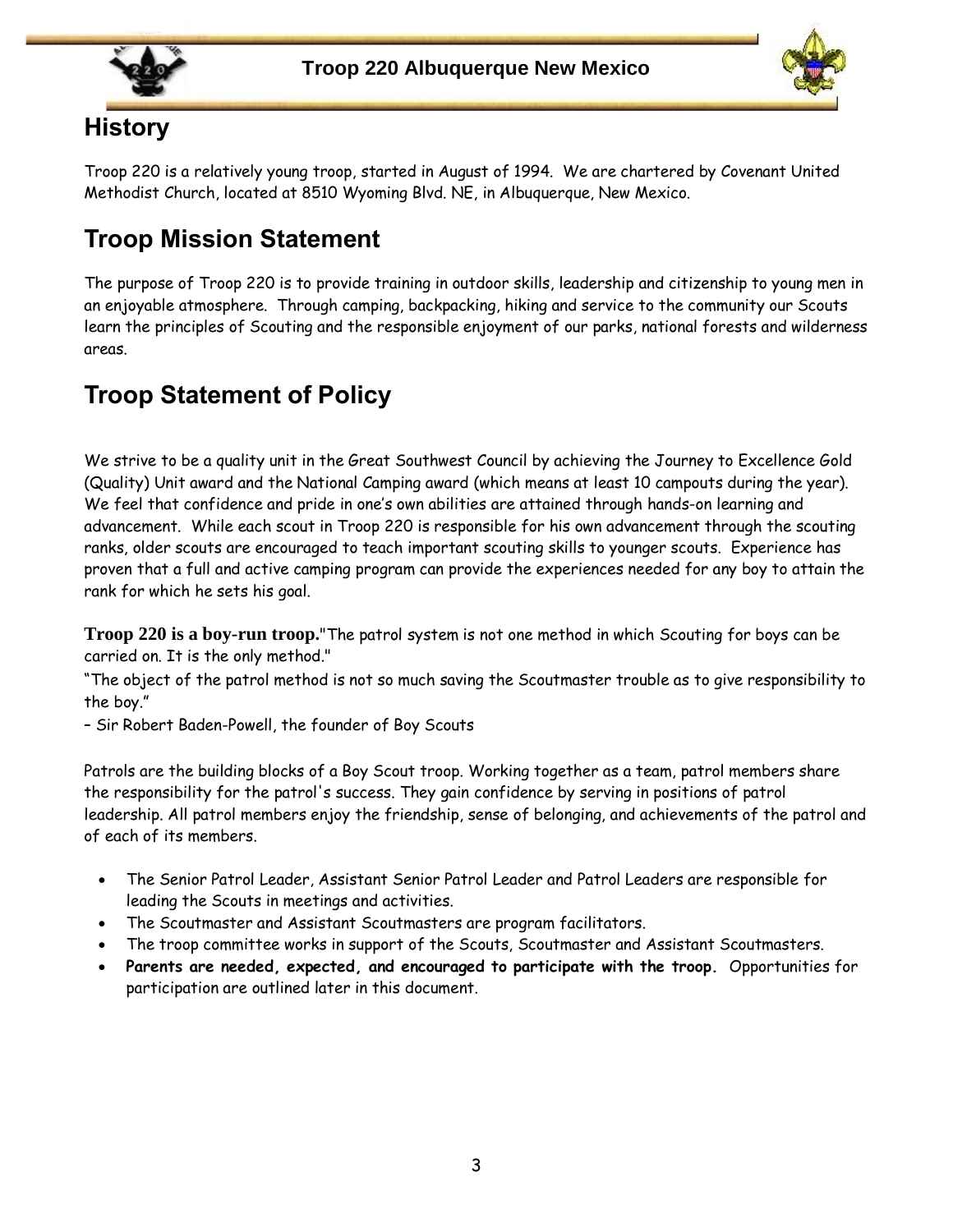

## **Safety and Youth Protection**

The BSA has adopted the following policies for the safety and well-being of its members. These policies primarily protect youth members; however, they also serve to protect adult leaders. All parents and caregivers should understand that our leaders are to abide by these safeguards. Parents and youth are strongly encouraged to use these safeguards outside the Scouting program. Registered leaders must follow these guidelines with all Scouting youth outside of Scouting activities. **National Boy Scout policies take precedence over any troop policies.**

#### **Registration Requirements**

• The chartered organization representative, or in their absence the executive officer of the chartered organization, must approve the registration of the unit's adult leaders.

**Registration includes:**

- **Completion of application including criminal background check and mandatory Youth Protection Training (YPT)**
- **Volunteer Screening Database check**

Current Youth Protection training is required for leaders when renewing their registration or at unit charter renewal. Adult program participants must register as adults and follow Youth Protection policies.

#### **Program Requirements**

- The buddy system should be used.
- The use of smartphones, cameras, mirrors, drones, etc., in places or situations where privacy is expected is prohibited.
- All aspects of the Scouting program are open to observation by parents and leaders.
- The BSA does not recognize any secret organizations as part of its program.
- Hazing and initiations are prohibited and have no part during any Scouting activity.
- All forms of bullying and harassment including verbal, physical, and cyberbullying are prohibited.
- Inappropriate public displays of affection are prohibited.
- Sexual activity is prohibited.
- Appropriate attire is required for all activities.

#### **Adult Supervision**

- **Two registered adult leaders 21 years of age or over are required at all Scouting activities, including meetings.**
- **All adults accompanying a Scouting unit who are present at the activity for 72 total hours or more must be registered as leaders. The 72 hours need not be consecutive.**
- **One-on-one contact between adult leaders and youth members is prohibited both inside and outside of Scouting.**
- **In situations requiring a personal conference, the meeting is to be conducted with the knowledge and in view of other adults and/or youth.**
- **Private online communications (e-mail, texting, phone calls, chat, IM, etc.) must include another registered leader or parent.**
- **Communication by way of social media (Facebook, Snapchat, etc.) must include another registered leader or parent.**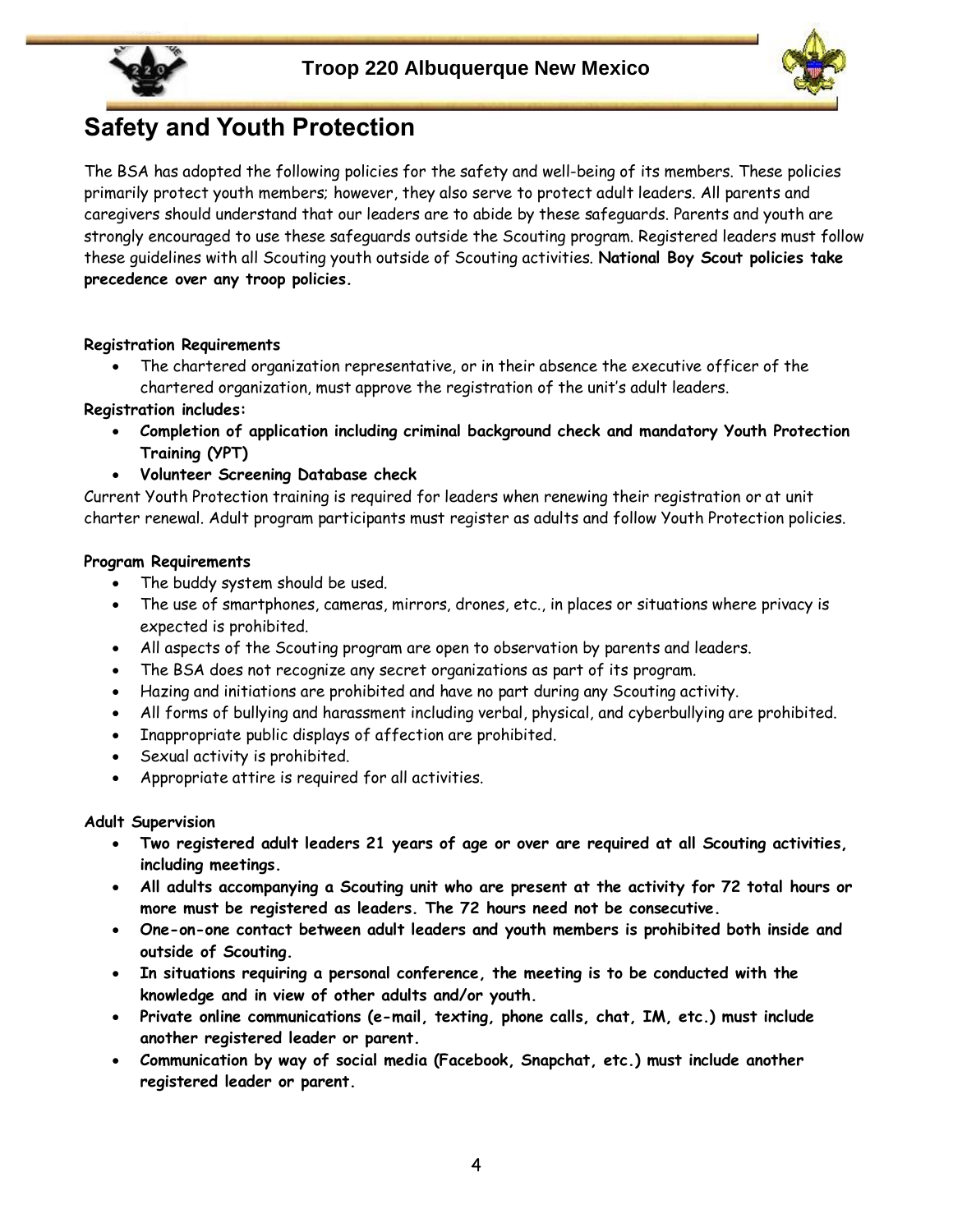



#### **Transportation**

- Seat belts are required for all occupants.
- All vehicles must be insured to the minimum amounts required by the State of New Mexico.
- All drivers must have a valid driver's license that has not been suspended or revoked for any reason.
- The drivers must be currently licensed and at least 18 years of age.
- Trucks may not be used for transporting passengers except in the cab.

#### **Tenting accommodations are strictly controlled.**

- Unrelated adults and Scouts never tent together.
- Scouts will tent with a "buddy" in their age group.
- Scouts who are ill may tent near the adult area but not with an adult, unless it is with their own parent(s).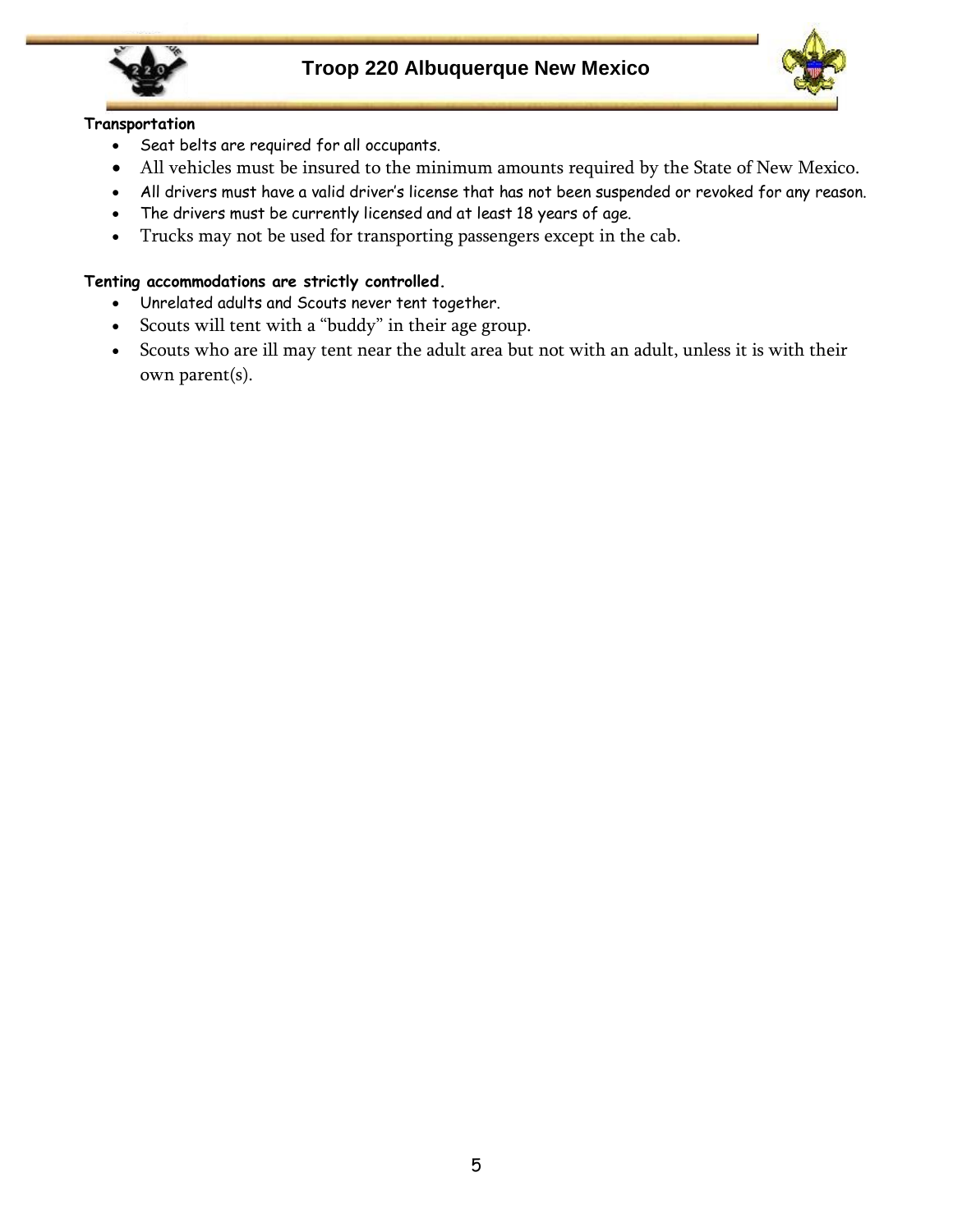

## **Troop 220 Code of Conduct**

**Members of Troop 220 treat others with respect and dignity and follow the Troop 220 Code of Conduct which is based on the Scout Oath and Law.** Scouting is a values-based program with its own Code of Conduct. All Troop 220 Scouts are expected to follow the Code of Conduct. THERE ARE NO EXCEPTIONS!

- When the Scout Sign goes up, all mouths go shut. (A Scout Is Obedient)
- No yelling, screaming, or running anywhere inside the Church EVER. (A Scout Is Courteous)
- When somebody is speaking (adult leader, SPL, any other person), LISTEN!
	- o If you are talking to someone else, you will not hear what is being said.
	- $\circ$  This behavior is extremely rude and it wastes EVERYBODY'S time when you have to ask the speaker to repeat what was said. (A Scout Is Courteous)
- Respectful behavior towards ANY Adult Leader and ANY Scout Leader (Senior Patrol Leader, Patrol Leader, Skill Instructor, higher-ranked scout) is ALWAYS EXPECTED.
	- o Disrespectful behavior will NOT be tolerated and will result in a verbal warning.
	- $\circ$  Continued disrespectful behavior will result in the Scout being asked to call his parents to come and pick him up immediately. (A Scout Is Courteous)
- Scouts are expected to listen to and follow directions given by the Patrol Leaders and Senior Patrol Leader. The Troop elected these Scouts and have given them the responsibility to lead the Patrols and the Troop.
	- $\circ$  This responsibility gives them the authority to assign tasks to complete with the expectation that those tasks will be completed without complaint and in a timely manner.
	- o (A Scout Is Obedient)



• Our Scouts represent all Boy Scouts when they are in uniform. All Scouts must attend all scout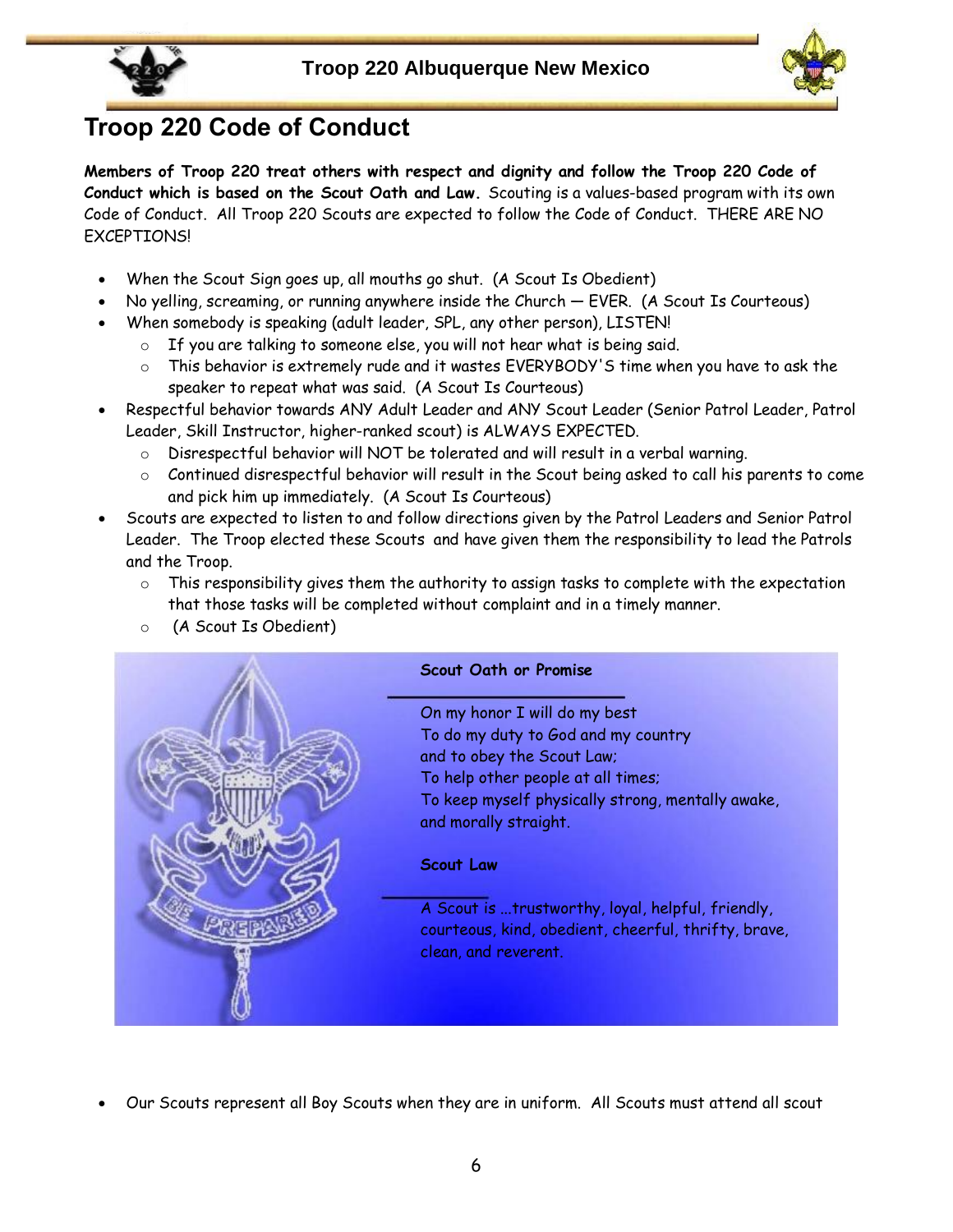

#### **Troop 220 Albuquerque New Mexico**



functions well-groomed, clean, neat, with proper attention given to personal hygiene.

- Adults will be addressed using titles of respect (Mr., Mrs., Dr., Miss, etc.).
- No forms of bullying, including verbal abuse, teasing, hazing, abusive physical contact of any type or through electronic media/social networking are tolerated.

#### **The troop is a guest of Covenant United Methodist Church.** A scout is expected to:

- Protect church property.
- Respect the wishes of the Church concerning access to and use of the facilities.
- Conduct himself in a courteous and respectful manner at all times.
- Help restore the meeting area to the condition in which it was provided to the troop at the end of each meeting.

#### **Troop 220's uniform guidelines are described in Scout Uniform and Appearance below.**

#### **Scouts are NOT allowed to use tobacco products, alcohol, or illegal drugs at ANY time.**

- The use of illegal drugs and/or alcohol is NOT allowed at ANY time by any individual while participating with the troop in ANY troop activity.
- Adults are NOT to use tobacco products within sight of any scout.
- Scouts' prescription drug usage is to be supervised by the Scoutmaster or designee.
- Personal electronic devices will NOT be used at ANY troop function without the permission of the Scoutmaster or Campmaster.

#### **Electronic Devices and phones are strictly controlled.**

• During troop meetings and campouts all electronic devices including phones are not to be used unless authorized by an adult leader.

### **Program and Activities**

One troop campout or activity is typically planned each month. This may be a car camp or a backpacking trip. In December we have a Troop "Lock-In" where we reserve a venue such as a trampoline park, climbing gym, or youth center. During the lock-in the Scouts, with adult chaperones, spend the night using the facilities, do a holiday gift exchange and play electronic, card and board games. During the Fall and Spring school breaks (typically October and March) we plan an extended multi-day trip or backpacking trek. Each year we generally participate in either the District-wide Camporee (spring) or Klondike (winter), engaging in inter-troop competition. During the winter we also schedule a ski/snow play trip, often using the Sipapu Ski Lodge. During the summer months the Troop attends a week-long Scout Camp and/or a High Adventure Camp such as Philmont Scout Ranch or Northern Tier. During the summer we may also schedule a whitewater rafting adventure on the Rio Grande, a canoeing trip, or inner tubing trip. In September we plan a Family Camp and Court of Honor and invite Cub Scouts from local Packs to participate. We usually hold the Family Camp at the Elks Refuge in the Manzano Mountains.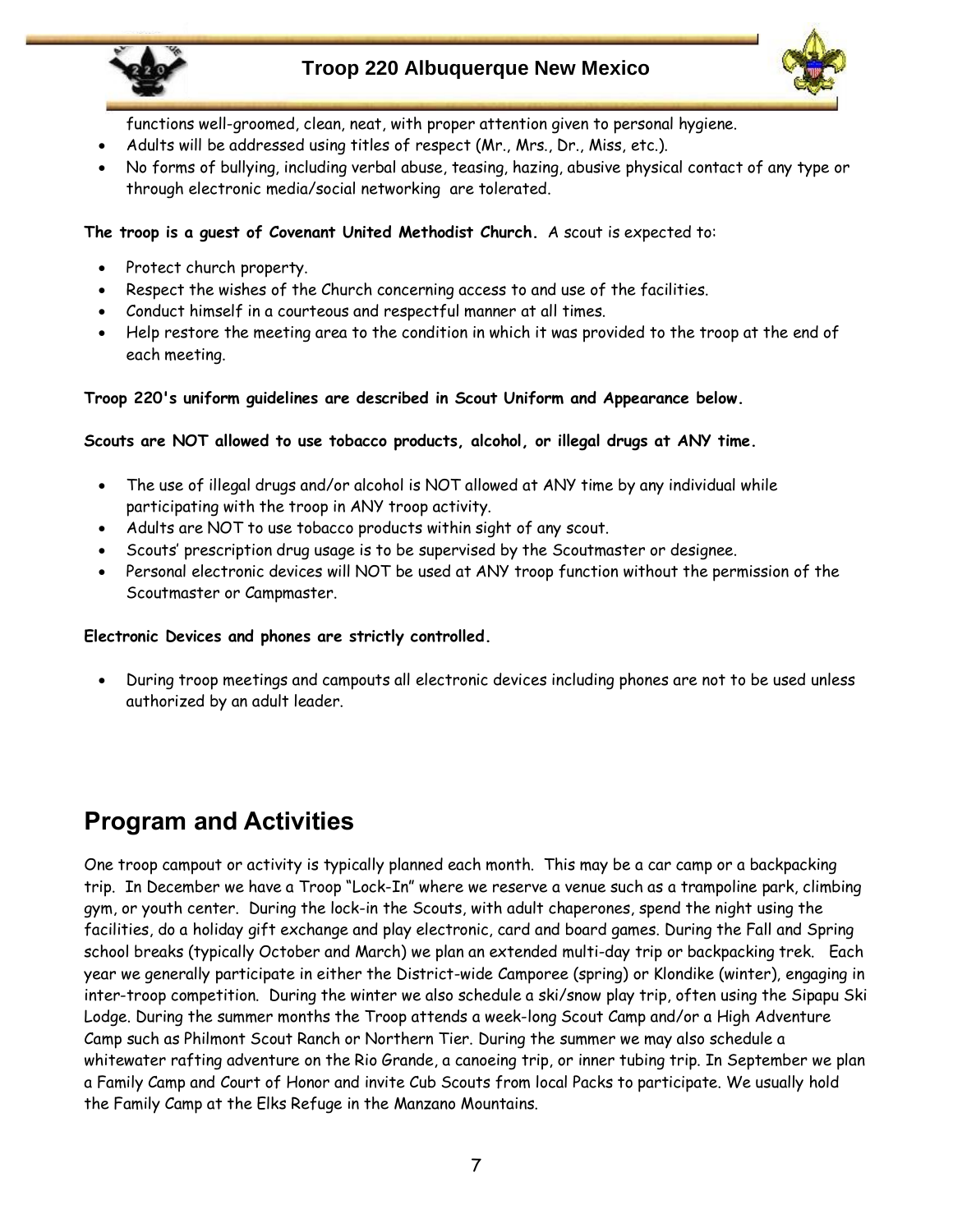











The patrols plan the menus, assign duties while camping, and purchase the necessary food and supplies.

| <b>Examples of typical outings:</b>             |                                                                                                                                                                                                                                                                                |                                                                                                                                                                                                                           |                                                                                                                                                                                                                                                                                |                                                                                                                                                                                                           |  |
|-------------------------------------------------|--------------------------------------------------------------------------------------------------------------------------------------------------------------------------------------------------------------------------------------------------------------------------------|---------------------------------------------------------------------------------------------------------------------------------------------------------------------------------------------------------------------------|--------------------------------------------------------------------------------------------------------------------------------------------------------------------------------------------------------------------------------------------------------------------------------|-----------------------------------------------------------------------------------------------------------------------------------------------------------------------------------------------------------|--|
| Camping/<br><b>Backpacking</b>                  | Jemez Mountains - Snow<br>Fun (Girl Scout Camp)<br>El Malpais / El Morro<br>Manzano Mtns. St. Park<br>Founders Ranch -<br>Camporee<br>Las Conchas - Jemez<br><b>Great Sand Dunes</b><br>Carlsbad Caverns +<br><b>Aquatics Camp</b><br>Water Canyon - Cibola<br>National Forest | Villanueva State Park<br>Rio Grande Gorge<br>Cochiti Lake - Camporee<br>White Sands<br>Mora Flats - Pecos<br>Heron Lake<br>Elks Refuge – Family<br>Camp<br><b>Bandelier</b><br>Socorro Nature Area /<br>Bosque del Apache | Rockhound State Park<br>Gila Cliff Dwellings area<br>Baca Ranch - Camporee<br>Panchuela / Cave Creek<br>$-$ Pecos<br>Stewart Lake - Pecos<br>San Gregorio Reservoir -<br>San Pedro Parks<br><b>Bluewater Lake</b><br>Carlsbad Caverns +<br><b>Aquatics Camp</b><br>Fenton Lake | Sipapu – Skiing/Sledding<br>Datil Wells / VLA<br><b>Wolf Sanctuary</b><br>Spring Camporee<br>Los Conchas Backpack<br>Wheeler Peak/Williams<br>Lake Backpack<br>Guadalupe Creek Jemez<br>Bosque del Apache |  |
| <b>High</b><br><b>Adventure</b><br><b>Treks</b> | <b>Philmont Scout Ranch</b>                                                                                                                                                                                                                                                    | Gila Wilderness                                                                                                                                                                                                           |                                                                                                                                                                                                                                                                                | Gila Wilderness<br><b>Philmont Trek</b>                                                                                                                                                                   |  |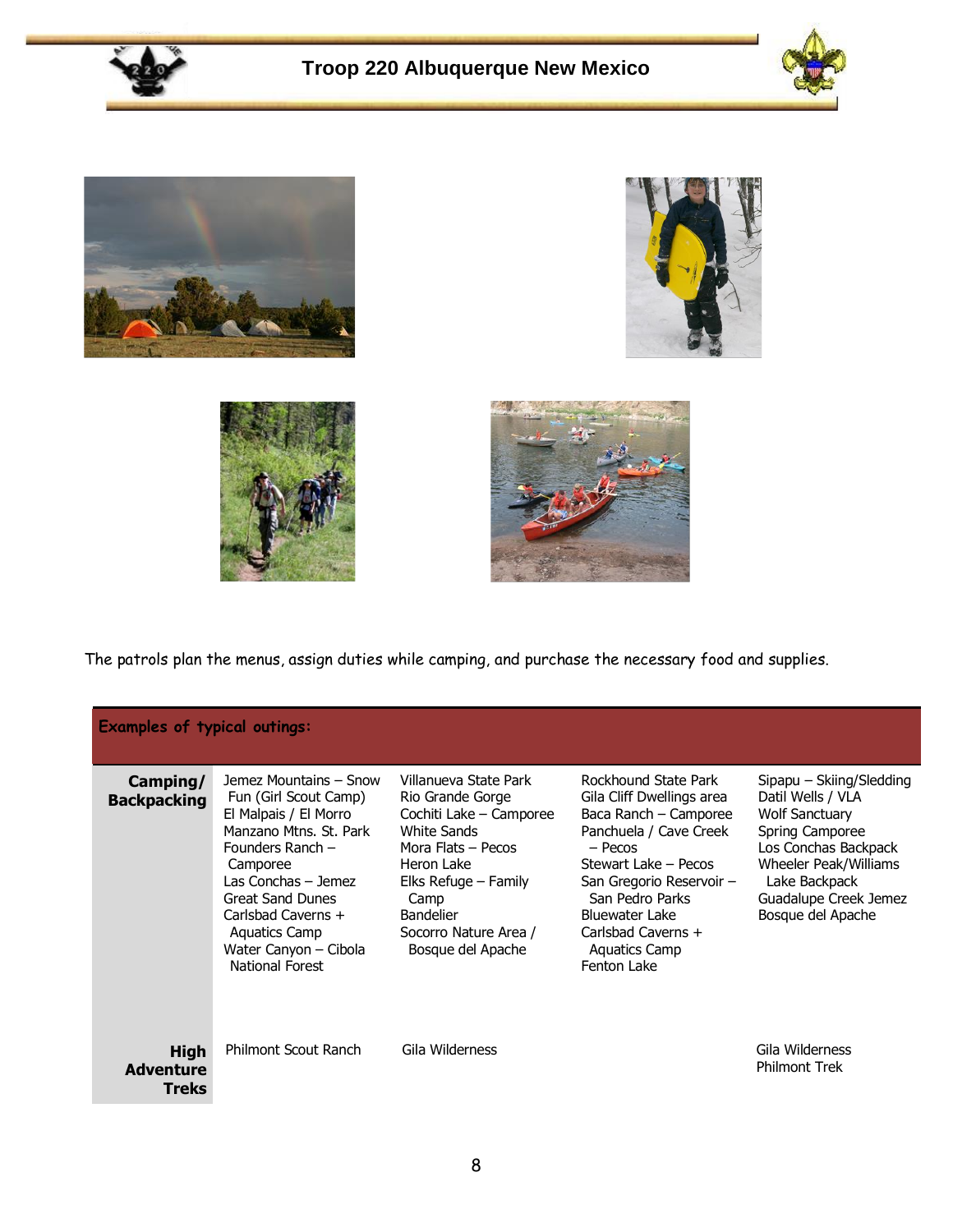



**Summer Camp** San Isabel Scout Ranch, CO Gorham Scout Ranch, NM Camp Alexander, CO Camp Chris Dobbins, CO

## **Troop Meetings**

- Regular troop meetings are held on Mondays throughout the year from 7:00 P.M. to 8:30 P.M. at the Covenant United Methodist Church, 8510 Wyoming Blvd. NE.
- Scouts are expected to attend each regular meeting dressed in the Class A uniform during the school year and the Class B casual uniform (Troop T-shirt and shorts or long pants) during the summer months.
- Meetings include a variety of programs such as patrol corners, First Class Center for younger scouts, merit badge training, games, skill instructions, demonstrations, and announcements. Occasionally, there are special outings in lieu of a troop meeting.
- Courts of Honor are held two to three times per year as dictated by advancement.
- Patrol Leaders Council (PLC) meetings are held the third Monday of every month at 6:00 PM at the Covenant United Methodist Church.
- Troop Committee meetings are held on the third Wednesday of every month at 7:00 PM at either the Domingo Baca Multigenerational Center or the Covenant United Methodist Church.

## **Dues and Activity Fees**

Troop dues are payable annually in October or as new scouts join the troop. Dues are payable to the troop committee treasurer. This amount includes the yearly dues to the national organization, coverage provided by the BSA Unit Accident Insurance, and a subscription to BOY'S LIFE magazine. Parents of Scouts having difficulty in making dues payments should discuss this with the Committee Chair. No scout will be denied membership in the troop because of financial hardship.

The dues for the adult leaders are also payable annually in October or as they join. There are no dues for registered merit badge counselors.

Camping trips vary in cost depending on meals and distance. The scouts receive a food budget of \$4 per meal per person, and there is a charge based on the distance and the current cost of gasoline. An additional amount is sometimes charged to cover campground fees, etc. Adults who go on campouts are charged the same food and additional fees, but are not charged for gasoline. Permission slips and money are collected during troop meetings before the campout (preferably the week before the campout).

Each summer Troop 220 attends a week-long scout camp as a troop. Costs for the week are typically around \$350 and cover all expenses while at camp. Reservations are usually made in February or March. Camperships to help defray costs may be available. More information regarding camperships can be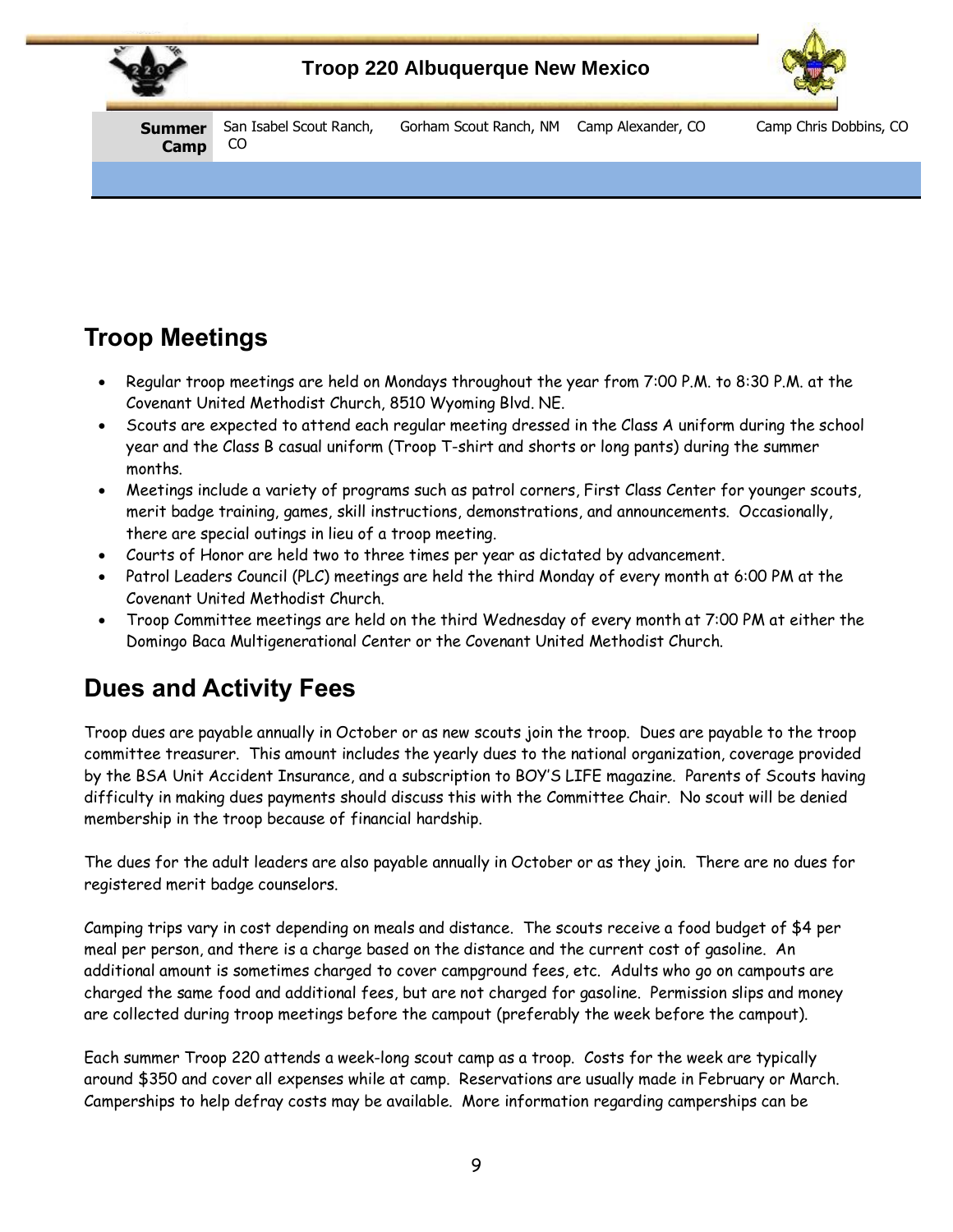



obtained from the Scoutmaster.

### **Parent Participation**

No troop is sustainable without the SUPPORT and PARTICIPATION FROM EVERY PARENT. Parents are expected to attend all **Courts of Honor**, whether or not their son is being honored. These meetings are held two to three times per year. Parents are also encouraged to be **Merit Badge Counselors** for any of the approximately 120 possible merit badges. The subjects vary widely and the merit badges that a parent chooses may relate to his or her job, business, profession, or interest.

Parents are needed to attend **campouts and outings**; a minimum of two adults is required for each activity and campout in order to fulfill the Boy Scouts of America policy of "two-deep leadership." Three or more adults is preferred in order to provide for the possibility of illness or injury while on a Troop outing. **IF WE DO NOT HAVE ENOUGH ADULTS WILLING TO PARTICIPATE, THE OUTING WILL BE CANCELED.**

Parents are always needed to provide **transportation**. If adequate transportation is not available for an outing, some or all of the scouts will be unable to participate in that outing.

If for some reason a parent cannot drive or participate in troop campouts or outings, there are other areas in which they can help. The Troop Committee Chairperson, Scoutmaster, or Assistant Scoutmaster may be contacted to arrange alternative activities. The following is a partial list of areas within the troop that require parental involvement:

| <b>Registered Positions</b>    | Other Opportunities for Involvement            |  |
|--------------------------------|------------------------------------------------|--|
| Scoutmaster                    | Advancement Chairman                           |  |
| <b>Assistant Scoutmasters:</b> | Equipment Coordinator                          |  |
| $\bullet$ 1st Class Center     | Summer Camp Coordinator                        |  |
| Star/Life/Eagle Coordinator    | Family Camp Coordinator                        |  |
| Troop Equipment Coordinator    | Fund-raising Coordinator                       |  |
| <b>Recruiting Coordinator</b>  | Outings Coordinator                            |  |
| Treasurer                      | Transportation Coordinator                     |  |
| Secretary                      | Service Project Coordinator                    |  |
| Committee Chairperson          | Merit Badge Coordinator                        |  |
| <b>Committee Members</b>       | Merit Badge Instructor                         |  |
|                                | Guest Speaker Coordinator                      |  |
|                                | District Liaison (attend Round Table meetings) |  |
|                                | Webmaster                                      |  |
|                                | Neckerchiefs & Slides Maker                    |  |

Often these positions have corresponding roles within the scout troop structure and hence are useful to enhance the scout's role and leadership experience.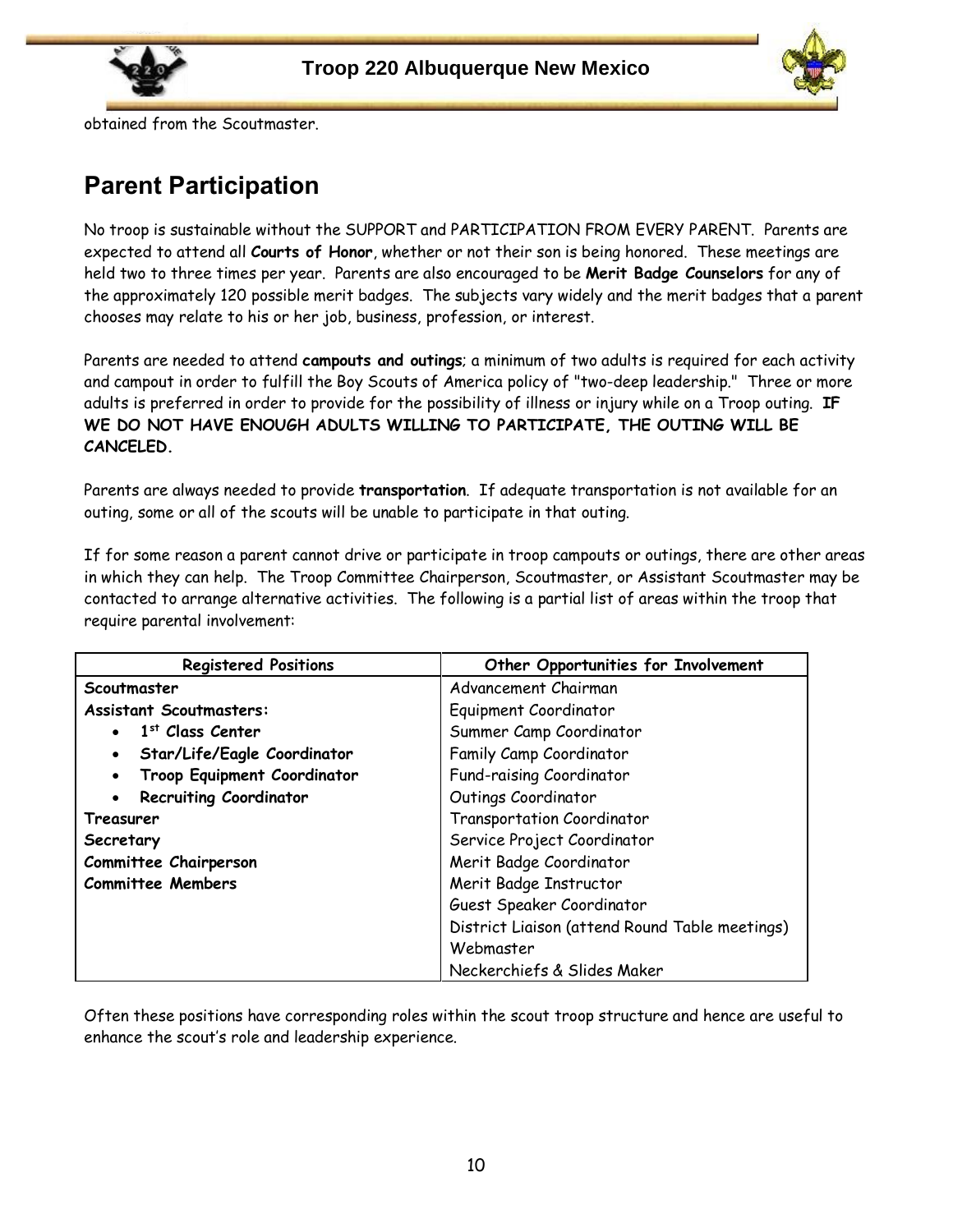



#### **Fund Raising and Scout Accounts**

Troop 220 fund raisers have included: popcorn sales, Christmas wreath sales, Jerky sales, delivering calendars and homeowner association flyers, and garage sales. Except for sales of Boy Scout popcorn, these fund raisers do not necessarily take place every year. Other fund raisers may be held during the year as the troop committee deems necessary and worthwhile.



Depending on the fund raiser, the profits are shared between the scouts and the Troop: put in the scouts' individual accounts or in the troop general fund. The "scout accounts" may be used to pay for any troop campouts or other activities. They may also be used to purchase scouting- or camping-related personal equipment or to pay for annual dues. Many scouts use money that they have accumulated in their scout accounts to help finance their Eagle projects. Any funds left in the account of a boy who leaves the troop remain with the Troop (though he is welcome to use the money for camping/outdoor equipment before or soon after he leaves).

## **Service**

Performing service is an important component of Scouting and necessary for rank advancement. Our goal is to provide service opportunities to the Scouts several times per year. Participating in an Eagle Service Project is a great opportunity to help your fellow Scout and to accumulate service hours for your own advancement. The Service Project Coordinator will set up service projects, approved by the Scoutmaster or the Troop committee. Examples of past service projects include: repairing and painting tables and benches for a school, performing various landscaping and grounds-maintenance duties for the community or community organizations, sorting clothing for the Storehouse, collecting food for Roadrunner Food Bank, helping with the Light the Night walk of the Leukemia and Lymphoma Society, and performing various services for our sponsoring Church.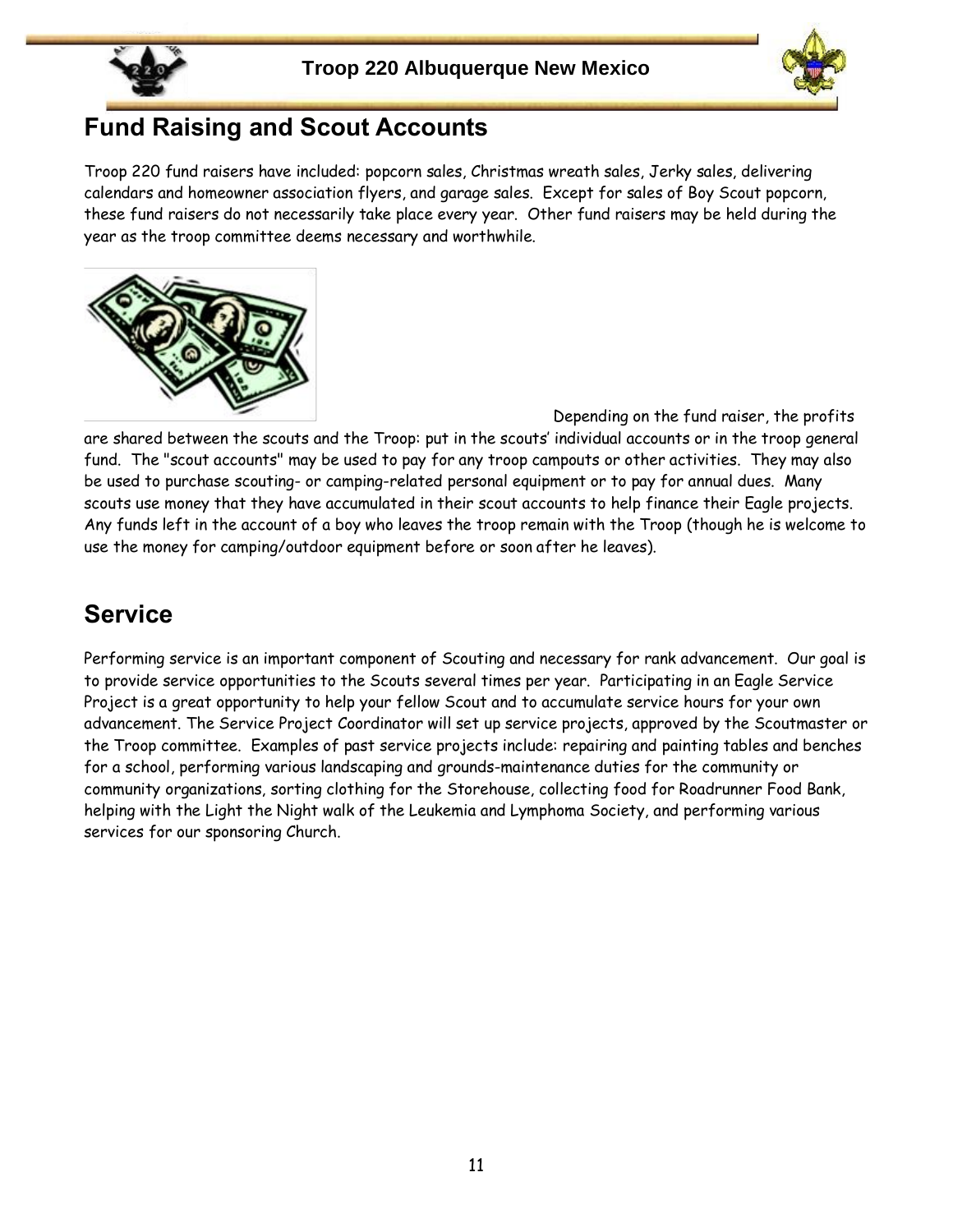



### **Scout Uniform and Appearance**

Troop 220's Class A uniform consists of:

- An official BSA shirt, tucked in.
- Official Scout pants or other pants (i.e. blue jeans, cargo pants) with belt.
- No sagging pants, sweat pants or gym shorts.
- Neckerchief, slide, and sash ("Class A's").
- Socks and shoes.
- Uniform must be clean and in good repair with current rank, patrol and position patches.

All scouts are expected to attend each troop meeting dressed in a regular uniform during the school year. **Neckerchief, slide, and sash are optional for meetings unless the scout is scheduled for a Board of Review, Scoutmaster Conference, or for any Court of Honor.** During summer vacation (from end of school through Labor Day weekend), a casual uniform consisting of the Troop Class B uniform tee shirt for that year and shorts with a belt (no gym shorts, board shorts or bathing suits) may be worn.

Troop 220 provides new Scouts with the Troop neckerchief, slide, epaulets, and Troop 220 numerals for the scout's uniform shirt.

New uniforms may be purchased at the Boy Scout store located at 5841 Office Blvd. NE (345-8603). Thrift stores, such as Goodwill, Savers, or Thrift Town, are possible sources for used scout items.

Within two weeks of changing rank, position, or patrol, new patches or badges should be sewn or glued neatly onto the uniform. Instructions for applying appropriate emblems are in the Scout Handbook. Since the boys represent all Boy Scouts when they are in uniform, they must attend all scout functions well-groomed, clean, neat, with proper attention given to personal hygiene. The Scoutmaster or his designee has the final say for appropriate dress on a situational basis.

## **Scout Leadership**

## **Advancement**

#### \*\*\*\*\*\*\* **SCOUT TENDERFOOT SECOND CLASS FIRST CLASS STAR LIFE EAGLE** \*\*\*\*\*\*\*

Troop 220 has graduated 51 Eagle Scouts between 1994 and 2020; we are currently on a pace to award 2-4 Eagle ranks per year.

Each scout is expected to live up to the "scouting ideals" as embodied in the Scout Motto, Scout Slogan, Scout Oath, and Scout Law. These provide basic personal behavior guides and standards.

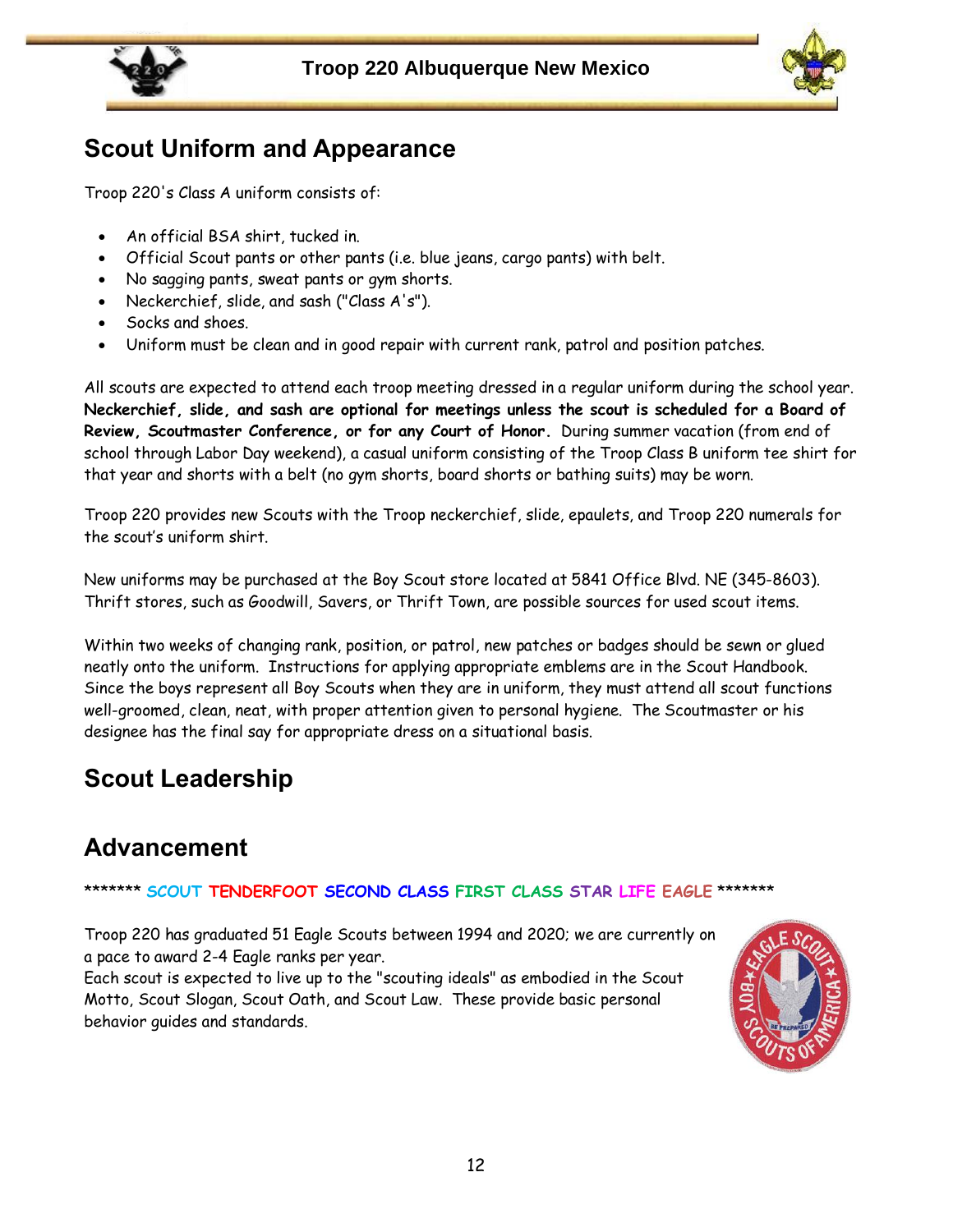



## **Scout Badge**

- "Scout" is the first rank earned by new scouts.
- Study the "Spirit of Scouting" section in the BOY SCOUT HANDBOOK.
- Ask the Scoutmaster or Assistant Scoutmaster to check you on the requirements.
- Sign up for a Scoutmaster Conference.
- Show your signed book to the Advancement Chairman for approval.

### **Ranks**

- Each new scout is given a notebook with advancement checklists and forms for keeping records. You should bring this checklist and your Scout Handbook to each meeting to have your progress monitored and recorded. In addition, the on-line Scoutbook will be integrated into our record keeping of your advancement.
- As you earn merit badges and satisfy advancement skill requirements, make sure they have been entered in your handbook by an adult leader.



Handbook for Patrol Leaders BSA 1964

- After meeting the time, service project, advancement skills, badges, and leadership requirements schedule a Scoutmaster Conference.
- Have your book checked for completeness by the Advancement Chairman before you have a Scoutmaster Conference and Board of Review.
- Hold Scoutmaster Conference. The Scoutmaster Conference will be conducted one-on-one, in view of other adults and youths.
- Schedule a Board of Review.
- Show your signed book to the Advancement Chairman for approval.
- The rank is earned at the successful completion of the Board of Review (not when the badge is presented at the Court of Honor).

These steps apply to all ranks except Eagle. The same basic steps apply for Eagle, but there is a much more formal application process. All merit badges and rank advancement are awarded at Courts of Honor, but are sometimes recognized at troop meetings between Courts of Honor. Scouts may wear new insignia as soon as it is earned.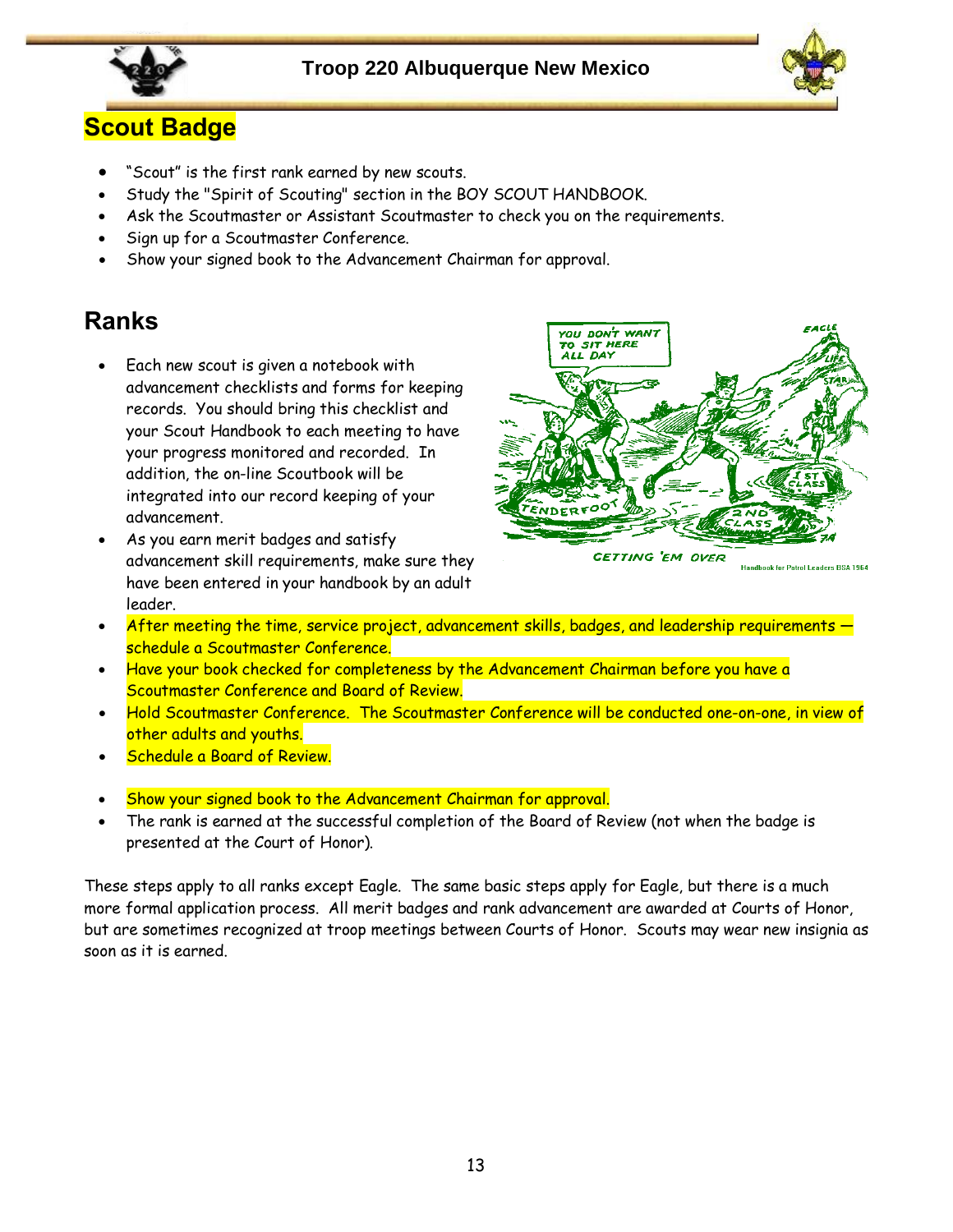



### **Merit Badges**

Many merit badges are offered during regular troop meetings or at other scheduled times. Summer camp is another opportunity to earn several merit badges, especially those that are outdoor activity skills or nature-oriented.

- Review the requirements and select a badge you want to earn.
- Get a blue card signed by the Scoutmaster or Assistant Scoutmaster.
- Contact the Advancement Chairman to get a merit badge counselor's name.



- Contact the counselor and work with him or her.
- Turn in your completed blue card to the Advancement Chairman for approval.
- Save your portion of the blue card and merit badge card (when received) in your Scout Notebook.

It is more fun and easier to earn badges in groups; however, scouts may work alone. In line with Boy Scout rules, a scout should not be alone with any merit badge counselor or other adult leader. The Troop Committee asks that parents not sign off on their son's merit badge unless he is part of a group working on the merit badge. Parents should also not sign off on rank advancement requirements for their own son.

### **Preparing for a Board of Review**

The purpose of a board of review is to see how well the scout and adult leaders in the troop have done in teaching scouting skills and to check the Scout's attitude and practice of the ideals of Scouting. The success of the review depends not on those doing the reviewing, but on the Boy Scout himself.

Here are some helpful tips on how to make your next board of review successful:

- Make sure that you have completed all of the requirements and that they have been properly checked off in your Scout Handbook before you schedule a board of review.
- You need to make a good impression. You should wear your regular uniform with a neckerchief, slide, and sash. Make sure your appearance is neat and clean; be prompt and polite.
- Before the meeting, review the skills or badges you earned for this rank. Be prepared to answer any questions about them.
- Explain how you have lived the Scout Oath and Scout Law. Discuss and explain how you have shown Scout spirit.
- Be prepared to discuss your leadership position in the troop for Star, Life, and Eagle ranks, and how it has helped you to grow and learn.
- Be prepared to explain and discuss your service projects.
- Review and be prepared to discuss some of the camping or other troop activities you have participated in since your last advancement.
- If there is anything about scouting or the troop that you are not happy with, feel free to discuss